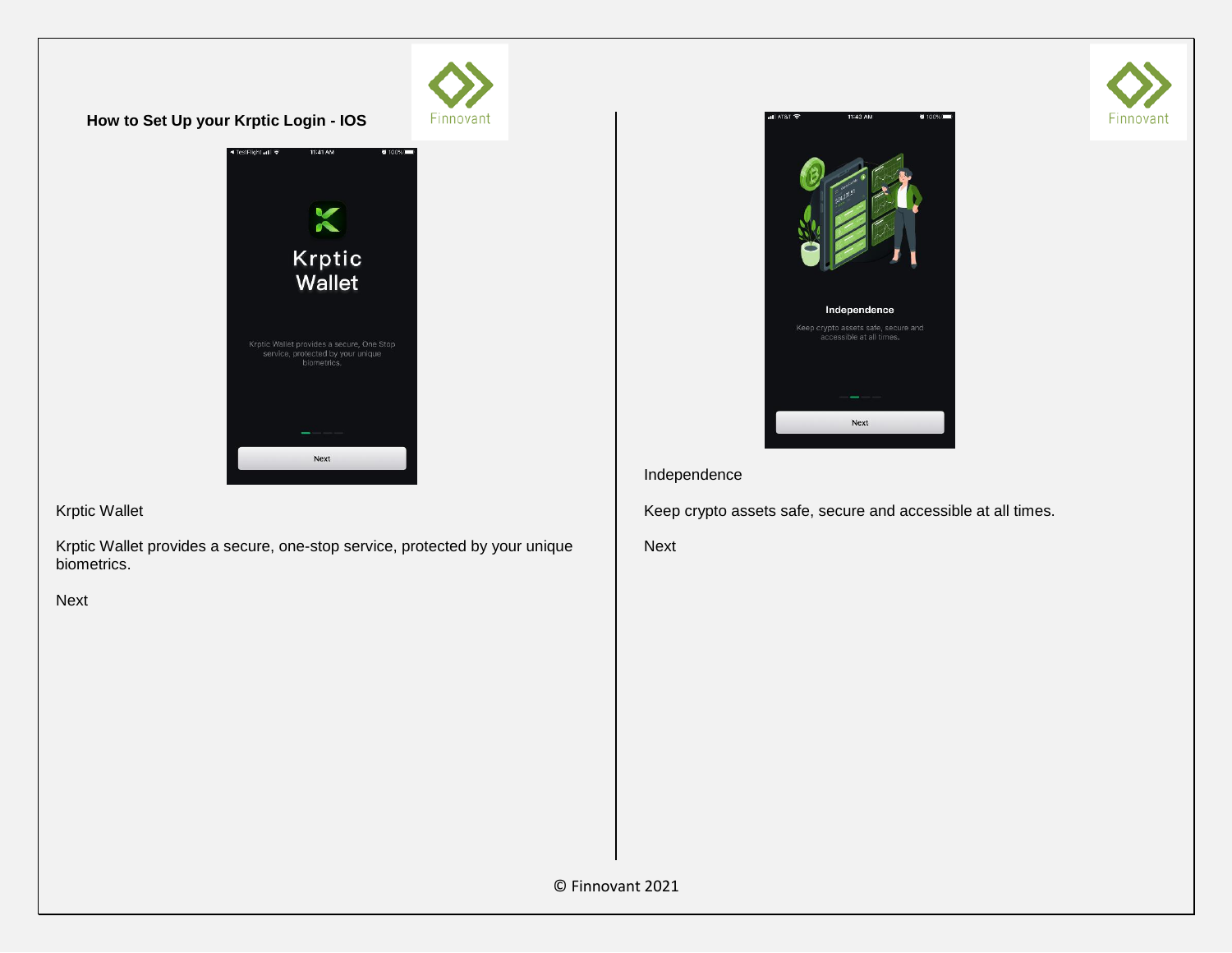

Finnovant

Privacy

Retain your privacy while growing your wealth

Next



# Knowledge

Become informed and discover growing blockchain projects in early stages.

Start

© Finnovant 2021

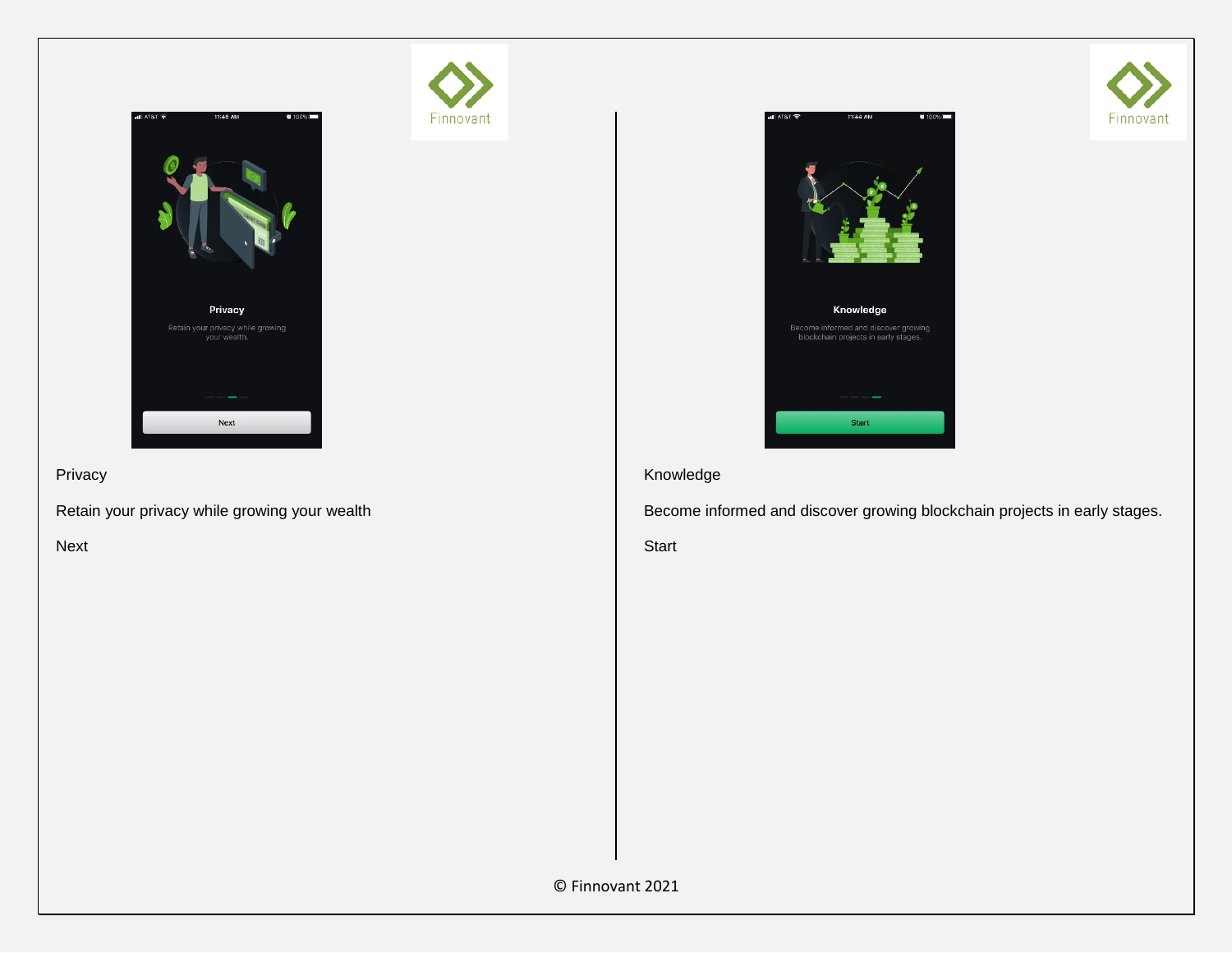| $-$ T&TA $ $   | 11:47 AM                                                          | <b>N</b> 99% | Finnovant |
|----------------|-------------------------------------------------------------------|--------------|-----------|
| <b>Balance</b> |                                                                   |              |           |
|                |                                                                   |              |           |
|                |                                                                   |              |           |
|                |                                                                   |              |           |
|                | You don't have any wallets yet, create new or<br>restore existing |              |           |
|                |                                                                   |              |           |
|                | Set up a new wallet                                               |              |           |
|                | Import existing wallet                                            |              |           |

### Balance

You don't have any wallets yet, create new or restore existing

Set up a new wallet

Import existing wallet

\*\*If you are setting up a new wallet for the first time, choose "Set up a new wallet"\*\*

| Cancel           | <b>New Wallet</b>         |        |                                                |
|------------------|---------------------------|--------|------------------------------------------------|
| $\sigma^{\circ}$ | Mnemonic                  |        | 12 words $\vee$                                |
|                  | and Krptic Privacy Policy |        | I have read and agreed Krptic Terms of Service |
|                  |                           | Create |                                                |

Finnovant

# New Wallet

Mnemonic – 12 Words (12 words is default; you can change this to 24 words)

⊠ I have read and agreed Krptic Terms of Service and Krptic Privacy Policy (read policies and tap the checkbox)

Create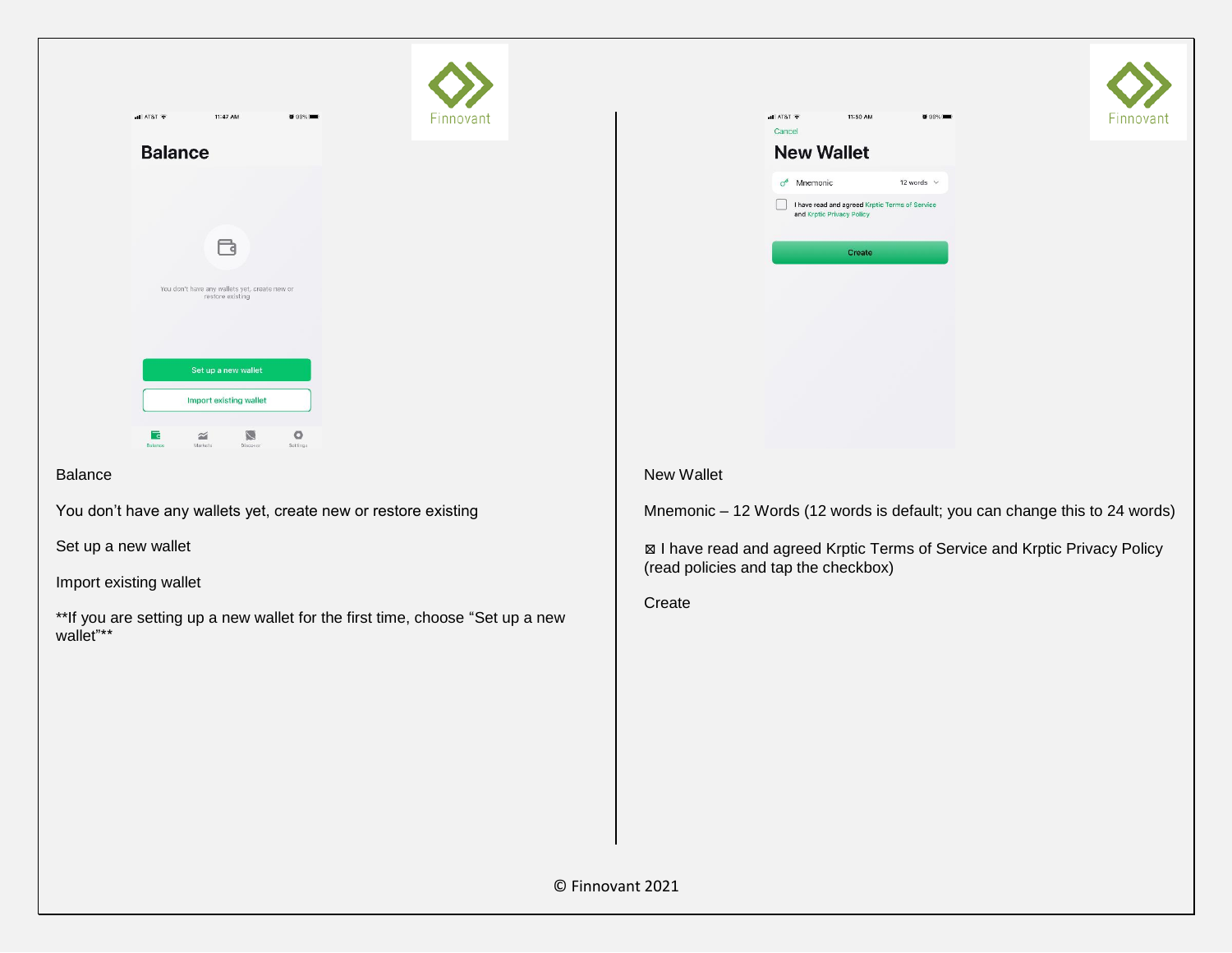| 국 T&TA In.    | 12:00 PM                                                                                                                                              | <b>N</b> 89%<br>Cancel | Finnovant |
|---------------|-------------------------------------------------------------------------------------------------------------------------------------------------------|------------------------|-----------|
| <b>Backup</b> |                                                                                                                                                       |                        |           |
|               | IMPORTANT! The recovery phrases that will be shown<br>next are the only way to restore your funds if your<br>phone is ever lost, stolen, broken, etc. |                        |           |
|               | Make sure that no one is watching your screen.                                                                                                        |                        |           |
|               |                                                                                                                                                       |                        |           |
|               |                                                                                                                                                       |                        |           |
|               |                                                                                                                                                       |                        |           |
|               |                                                                                                                                                       |                        |           |
|               |                                                                                                                                                       |                        |           |
|               |                                                                                                                                                       |                        |           |

### Backup

Important! The recovery phrases that will be shown next are the only way to restore your funds if your phone is ever lost, stolen, broken, etc.

Make sure that no one is watching your screen.

Show

|            | $-4$ AT&T<br>Your recovery phra<br>These mnemonic words are for recovering your wallet.                                                                                                                                                                                               | 12:05 PM                        |           | <b>N</b> 89%<br>Cancel |
|------------|---------------------------------------------------------------------------------------------------------------------------------------------------------------------------------------------------------------------------------------------------------------------------------------|---------------------------------|-----------|------------------------|
|            | write them down correctly on paper and keep them in a<br>safe place.                                                                                                                                                                                                                  |                                 |           |                        |
| 1.         | hint                                                                                                                                                                                                                                                                                  | 7.                              | glass     |                        |
| 2.         | angle                                                                                                                                                                                                                                                                                 | 8.                              | damp      |                        |
| 3.         | return                                                                                                                                                                                                                                                                                |                                 | 9. ribbon |                        |
| $\Delta$ . | actual                                                                                                                                                                                                                                                                                |                                 | 10. pupil |                        |
| 5.         | twelve                                                                                                                                                                                                                                                                                |                                 | 11 follow |                        |
| 6.         | robot                                                                                                                                                                                                                                                                                 |                                 | 12. photo |                        |
|            | Important:<br>Don't disclose mnemonic words to anyone. Keep<br>them secret.<br>Once the mnemonic is lost, assets cannot be recovered.<br>Please do not save by screenshots or network<br>transmission.<br>Don't uninstall the app, if you have issues, please<br>contact us for help. |                                 |           |                        |
|            |                                                                                                                                                                                                                                                                                       | Completed backup, verify it now |           |                        |
|            |                                                                                                                                                                                                                                                                                       |                                 |           |                        |

Finnovant

### Your recovery phrase

These mnemonic words are for recovering your wallet; write them down correctly on paper and keep them in a safe place.

| 1. hint   | 7. glass   |
|-----------|------------|
| 2. angle  | 8. damp    |
| 3. return | 9. ribbon  |
| 4. actual | 10. pupil  |
| 5. twelve | 11. follow |
| 6. robot  | 12. photo  |

# Important:

Don't disclose mnemonic words to anyone. Keep them secret. Once the mnemonic is lost, assets cannot be recovered. Please do not save by screenshots or network transmission. Don't uninstall the app, if you have issues, please contact us for help.

Completed backup, verify it now (Select). Copy Mnemonic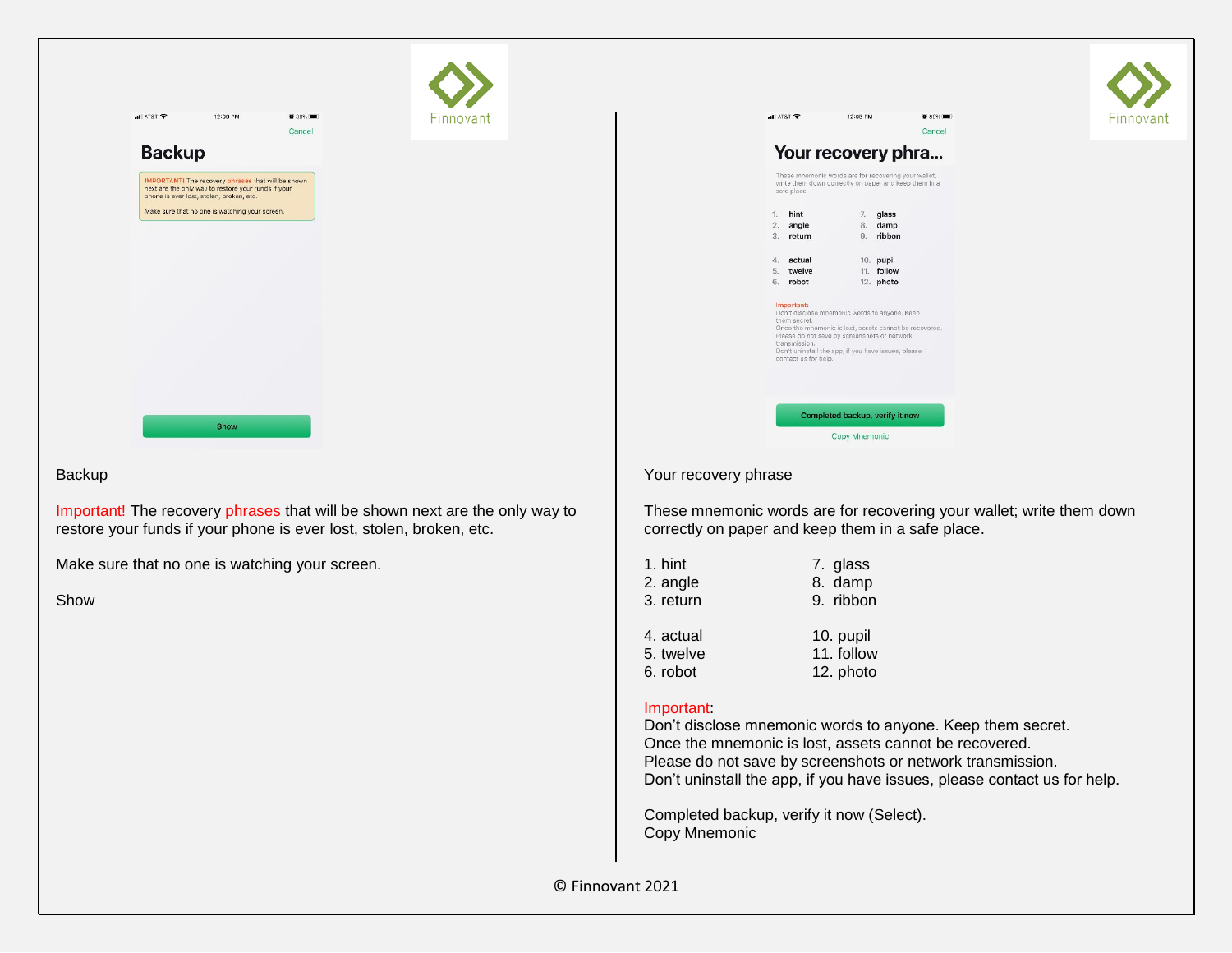| $T$ T&TA In                       | 12:13 PM                                               | <b>N</b> 89%       | Finnovant |
|-----------------------------------|--------------------------------------------------------|--------------------|-----------|
| $\left\langle \right\rangle$ Back |                                                        | <b>Next</b>        |           |
| Check                             |                                                        |                    |           |
| 5. twelve                         |                                                        |                    |           |
| 3. return                         |                                                        | $\circledcirc$     |           |
|                                   | Enter the recovery phrases in correct order to confirm |                    |           |
| q<br>W<br>$e$ $r$                 | y u i<br>t                                             | $\circ$<br>p<br>U. |           |
| d<br>S<br>a                       | f<br>j<br>h<br>g<br>I.                                 | k<br>$\mathbf{I}$  |           |
| $\mathsf{z}$<br>$\times$<br>⇧     | $\mathsf{b}$<br>$c \vee$<br>n                          | $\oslash$<br>m     |           |
| $\mathbb Q$<br>$\odot$<br>123     | space                                                  | done               |           |

Check…

- 5. (type in word #5 from previous screen)
- 3. (type in word #3 from previous screen)

\*\*You may be asked to type in any of the 12 (or 24) words. In this case, words 5 and 3 are requested.\*\*

Enter the recovery phrases in correct order to confirm

Press Done



A Security Center screen will pop up that says:

Next you will create a Passcode and set up your Biometric access.

Next

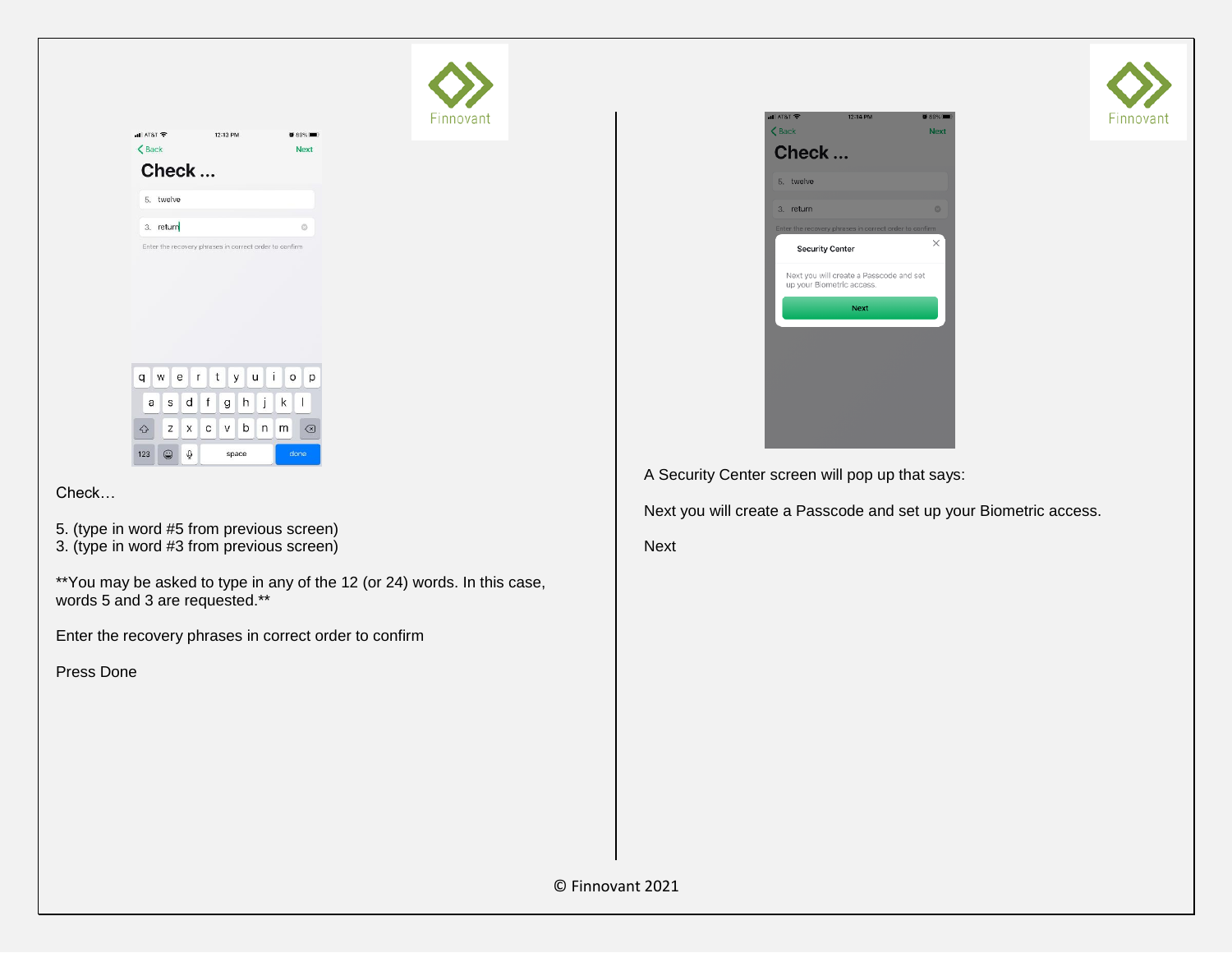|                             | $T = 18T$                              | 12:20 PM                                                                                                                                                                                                                                                                                                                 | <b>N</b> 89%  |
|-----------------------------|----------------------------------------|--------------------------------------------------------------------------------------------------------------------------------------------------------------------------------------------------------------------------------------------------------------------------------------------------------------------------|---------------|
|                             | $\zeta$ Check                          |                                                                                                                                                                                                                                                                                                                          | Done          |
|                             |                                        | <b>Security Center</b>                                                                                                                                                                                                                                                                                                   |               |
|                             | & Privacy                              |                                                                                                                                                                                                                                                                                                                          | $\mathcal{P}$ |
|                             | :::<br>Passcode                        |                                                                                                                                                                                                                                                                                                                          | $\circ$       |
|                             | $\circledcirc$<br>Voice Authentication |                                                                                                                                                                                                                                                                                                                          |               |
|                             | 93<br>Face Authentication              |                                                                                                                                                                                                                                                                                                                          |               |
|                             |                                        | Voice+Face (Recommended)                                                                                                                                                                                                                                                                                                 |               |
|                             | voice and face option.                 | For the highest level of security we strongly recommend<br>that you use your unique biometrics and select both<br>Note: your biometric data is encrypted and stored<br>securely on your device, it never leaves your device, it is<br>not shared with anyone, and it is not stored in the cloud.<br>Say-Te<br>powered by |               |
| <b>Security Center</b>      |                                        |                                                                                                                                                                                                                                                                                                                          |               |
| Privacy                     |                                        |                                                                                                                                                                                                                                                                                                                          |               |
| Passcode                    |                                        |                                                                                                                                                                                                                                                                                                                          |               |
| <b>Voice Authentication</b> |                                        |                                                                                                                                                                                                                                                                                                                          |               |
| <b>Face Authentication</b>  |                                        |                                                                                                                                                                                                                                                                                                                          |               |

Voice + Face (Recommended)

For the highest level of security we strongly recommend that you use your unique biometrics and select both voice and face option.

Note: your biometric data is encrypted and stored securely on your device, it never leaves your device, it is not shared with anyone, and it is not stored in the cloud.

Powered by Say-Tec

#### Select **Passcode**

-innovant



#### Passcode

You will be asked to create a passcode using 6 numbers. Make sure you use numbers you will remember.

After entering your 6 numbers, you will be asked to enter them again to confirm.

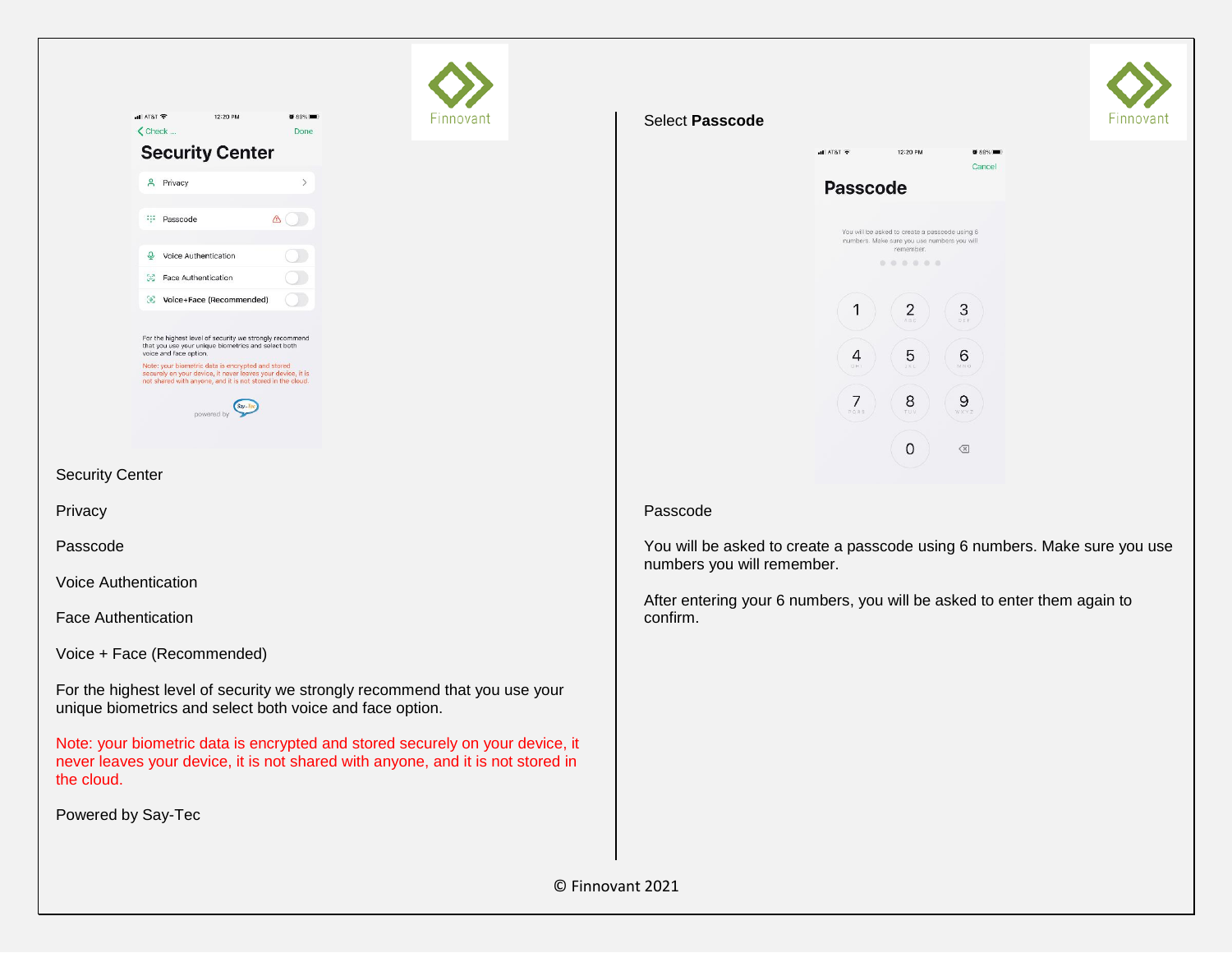

After confirming your 6-digit Passcode, you will be returned to the Security Center screen and a pop-up screen will appear:

Finnovant

Please select your choice for Biometric authentication – Voice and Face is recommended.

**Get** 

| $-$ T&TA In.  | 12:22 PM                                                                                                                                                                                      | <b>B</b> 87%  |
|---------------|-----------------------------------------------------------------------------------------------------------------------------------------------------------------------------------------------|---------------|
| $\zeta$ Check |                                                                                                                                                                                               | Done          |
|               | <b>Security Center</b>                                                                                                                                                                        |               |
| $\mathbf{a}$  | Privacy                                                                                                                                                                                       | $\mathcal{E}$ |
|               | ::: Passcode                                                                                                                                                                                  |               |
|               | <b>Edit Passcode</b>                                                                                                                                                                          |               |
| $\Omega$      | Voice Authentication                                                                                                                                                                          |               |
|               | <b>SC</b> Face Authentication                                                                                                                                                                 |               |
|               | Voice+Face (Recommended)                                                                                                                                                                      |               |
|               | For the highest level of security we strongly recommend<br>that you use your unique biometrics and select both<br>voice and face option.<br>Note: your biometric data is encrypted and stored |               |
|               | securely on your device, it never leaves your device, it is<br>not shared with anyone, and it is not stored in the cloud.                                                                     |               |
|               | powered by                                                                                                                                                                                    | Say-Ter       |

-innovant

You are now back at the Security Center screen.

After setting up your passcode, you have the option to select Voice Authentication, Face Authentication, or Voice + Face (which is recommended).

After selecting Voice + Face, you will be asked to allow Krptic Wallet to access your camera and microphone. Select OK.